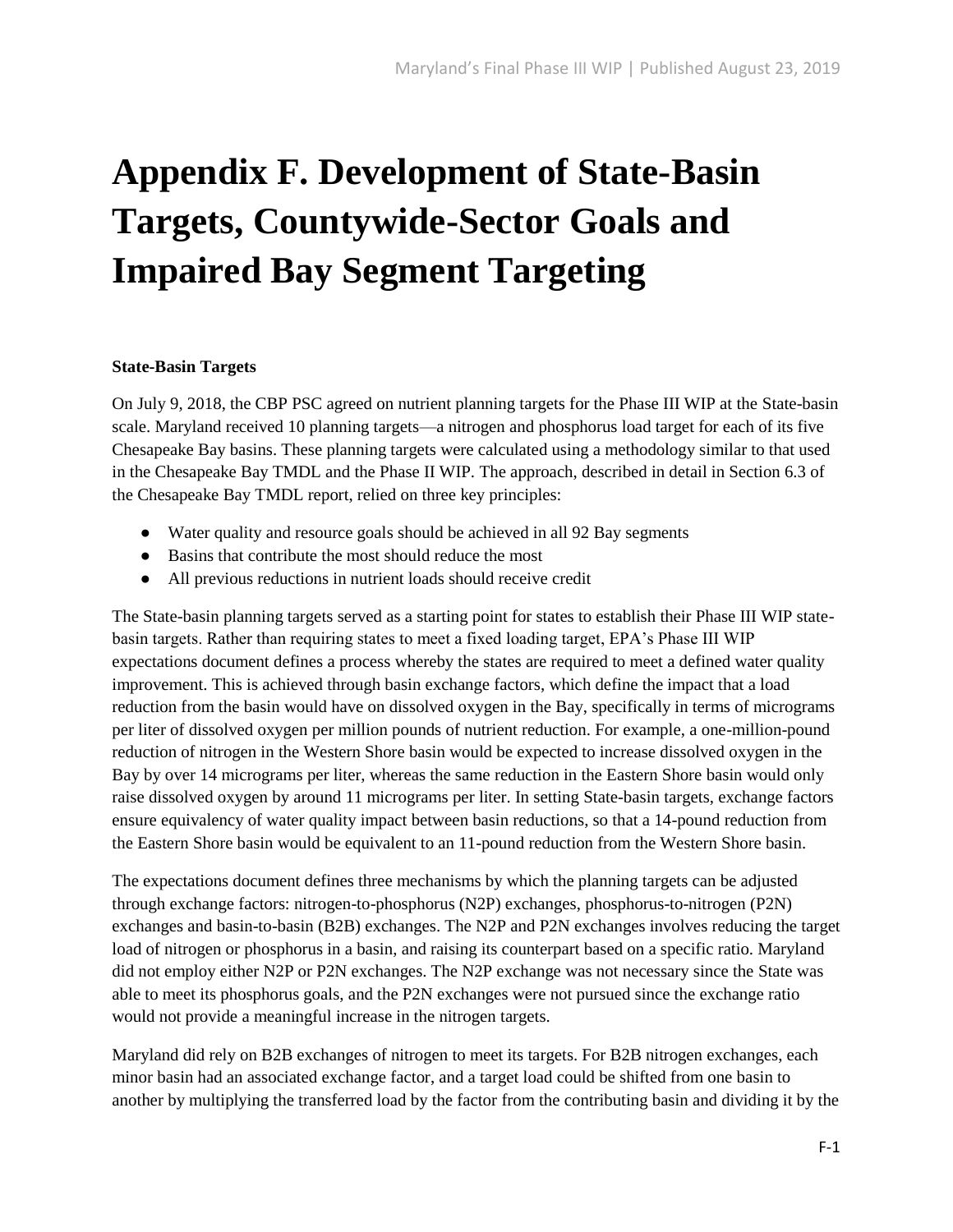factor from the receiving basin. Maryland was able to achieve reductions beyond the nitrogen planning target in the Western Shore basin by over 1.5 million pounds per year, and from this, target loads were transferred to the Eastern Shore, Potomac and Susquehanna basins. These final State-basin targets were increased by 0.4, 0.5 and 0.4 million pounds of nitrogen per year, respectively, over the planning targets. The State-basin planning targets and final targets are shown in Table F-1.

Maryland is providing two sets of loads per basin, a final State-basin target, which meets the water quality response of the planning targets, and a Phase III WIP, which specifies reductions beyond the final target. The Phase III WIP is based off of projected implementation to 2025 based on feasibility, and incorporating county-level implementation commitments. The load difference between the Phase III WIP and the final targets represents a margin of safety and load reductions beyond the targets would potentially be used to meet the State's additional climate change reduction commitments.

|                      | Nitrogen (M Pounds per Year) |                    |                  | Approximate         | Phosphorus (M Pounds per Year) |                    |                      | <b>Approximate</b> |
|----------------------|------------------------------|--------------------|------------------|---------------------|--------------------------------|--------------------|----------------------|--------------------|
| Maryland             | Planning                     | <b>State-Basin</b> | Phase III WIP    | <b>Exchange</b>     | Planning                       | <b>State-Basin</b> | <b>Phase III WIP</b> | <b>Exchange</b>    |
| <b>Basin</b>         | Target                       | <b>Target</b>      | Plan             | Factor <sup>*</sup> | <b>Target</b>                  | Target             | Plan                 | Factor*            |
| <b>Eastern Shore</b> | 15.2                         | 15.6               | 15.6             | 10.6                | 1.29                           | 1.29               | 1.23                 | 33.4               |
| Patuxent             | 3.2                          | 3.1                | 3.1              | 12.2                | 0.30                           | 0.30               | 0.27                 | 31.6               |
| Potomac              | 15.3                         | 15.8               | 15.8             | 13.6                | 1.09                           | 1.09               | 0.87                 | 22.2               |
| Susquehanna          | 1.2                          | 1.6                | $1.6\phantom{0}$ | 16.3                | 0.05                           | 0.05               | 0.05                 | 38.5               |
| <b>Western Shore</b> | 10.9                         | 9.6                | 9.0              | 14.1                | 0.95                           | 0.95               | 0.96                 | 35.3               |
| Statewide            | 45.8                         | 45.8               | 45.2             |                     | 3.68                           | 3.68               | 3.38                 |                    |

### *Table F-1: Phase III WIP State-Basin Planning Targets and Final Targets.*

\* The Approximate Exchange Factor is expressed in units of micrograms of dissolved oxygen per liter for one million pounds of nutrients reduced. The values shown here are approximated based on the average of minor basins within the state basin.

### **Countywide Goals**

EPA's June 9, 2018, Expectations for the Phase III Watershed Implementation Plans required goals to be established at a scale finer than the State-basin level

… EPA expects the jurisdictions to work with their local and regional partners, stakeholders, and federal and State facilities to establish measurable local planning goals at a geographic scale below the State-major river basin and implement them through their Phase III WIPs ...

EPA Expectations for the Phase III WIPs

As part of the Phase III WIP, Maryland is establishing countywide sector goals. These are presented in Appendix C, and are derived from Maryland's Phase III WIP CAST scenario, meaning that they are consistent with the Phase III WIP Plan loads.

### **Targeting of Impaired Bay Segments**

Appendix A. of EPA's Expectations for the Phase III WIPs requires tidal states to use greater targeting in Bay segments that are significantly out of attainment.

EPA expects the four tidal jurisdictions—Delaware, District of Columbia, Maryland and Virginia—to use the information from these geographic isolation runs, as well as explanations of observed long term trends in watershed and tidal water quality and biological resource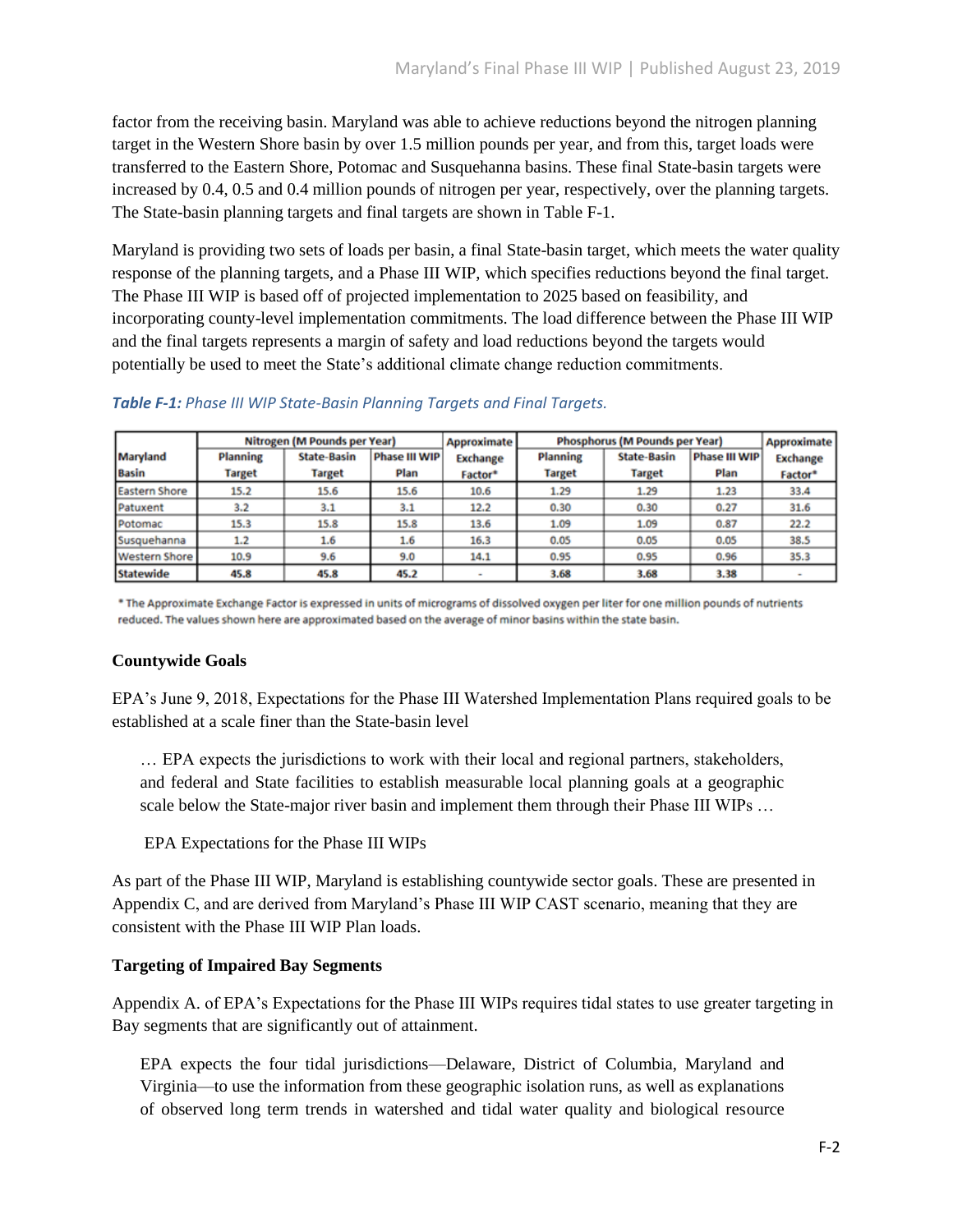monitoring data, to develop Phase III WIPs that demonstrate a greater level of targeting towards those Bay segments significantly out of attainment (based on monitoring assessments) with their Chesapeake Bay water quality standards.

# *EPA Expectations for the Phase III WIPs*

An analysis of dissolved oxygen (DO) concentrations measured in the Bay between 2014 and 2016 was used to develop Maryland's 2018 Integrated Report of Surface Water Quality. This analysis showed 17 of 57 segments with exceedances above one percent for summer, open water dissolved oxygen criteria. These segments are shown in Table F-2.

| <b>Table F-2:</b> Water quality and nitrogen reductions in Bay segments with summer dissolved oxygen |  |
|------------------------------------------------------------------------------------------------------|--|
| exceedances above one percent.                                                                       |  |

|                                        |                    |                        | <b>Summer Open</b> | <b>Nitrogen</b> |
|----------------------------------------|--------------------|------------------------|--------------------|-----------------|
|                                        |                    |                        | <b>Water DO</b>    | reduction from  |
| <b>Bay Segment</b>                     | Segment ID   Basin |                        | <b>Exceedances</b> | 2017 to WIP3    |
| Pocomoke Tidal Fresh                   | <b>POCTF</b>       | <b>Eastern Shore</b>   | 85%                | 15%             |
| Pocomoke Oligohaline (Maryland)        |                    | POCOH MD Eastern Shore | 50%                | 34%             |
| Anacostia Tidal Fresh (Maryland)       | <b>ANATF MD</b>    | <b>Potomac</b>         | 35%                | 4%              |
| Pocomoke Oligohaline (Virginia)        | POCOH VA           | <b>Eastern Shore</b>   | 30%                | 7%              |
| Anacostia Tidal Fresh (Washington, DC) | ANATF_DC           | Potomac                | 22%                | 3%              |
| <b>Wicomico Mesohaline</b>             | <b>WICMH</b>       | <b>Eastern Shore</b>   | 21%                | 39%             |
| <b>Patuxent Tidal Fresh</b>            | <b>PAXTF</b>       | Patuxent               | 12%                | $-11%$          |
| <b>Chester Tidal Fresh</b>             | <b>CHSTF</b>       | <b>Eastern Shore</b>   | 11%                | 19%             |
| Patuxent Oligohaline                   | <b>PAXOH</b>       | Patuxent               | 10%                | 10%             |
| Chester Oligohaline                    | <b>CHSOH</b>       | <b>Eastern Shore</b>   | 7.7%               | 18%             |
| Patapsco Mesohaline                    | PATMH              | <b>Western Shore</b>   | 4.9%               | 52%             |
| <b>Choptank Tidal Fresh</b>            | <b>CHOTF</b>       | <b>Eastern Shore</b>   | 4.8%               | 19%             |
| <b>Rhode Mesohaline</b>                | <b>RHDMH</b>       | <b>Western Shore</b>   | 4.8%               | 36%             |
| Nanticoke Tidal Fresh (Delaware)       | <b>NANTF DE</b>    | Eastern Shore          | 4.6%               | 17%             |
| Nanticoke Tidal Fresh (Maryland)       | <b>NANTF MD</b>    | <b>Eastern Shore</b>   | 4.6%               | 15%             |
| Sassafras Oligohaline                  | <b>SASOH</b>       | <b>Eastern Shore</b>   | 2.2%               | 14%             |
| <b>Chester Mesohaline</b>              | <b>CHSMH</b>       | <b>Eastern Shore</b>   | 1.1%               | 15%             |
| State (average)                        | 17%                |                        |                    |                 |
| State (average w/o BACOH and PATMH)    | 9%                 |                        |                    |                 |

Maryland's Phase III WIP specifies reductions of 17 percent for statewide watershed loads from 2017 to 2025, but these largely occur in two Bay segments—the Patapsco Mesohaline and the Back River Oligohaline—where large wastewater treatment plants are being upgraded to include ENR processes. In the other 55 segments, average planned nitrogen reductions is nine percent. Table 7-2 also shows the planned reductions in the 17 segments with DO exceedances above 1 percent. All but four of these, Anacostia Tidal Fresh (Maryland), Anacostia Tidal Fresh (Washington, D.C.), Patuxent Tidal Fresh and Pocomoke Oligohaline (Virginia), have reductions at or above the nine percent mark. Eleven of the segments have reductions of more than 50 percent higher than that.